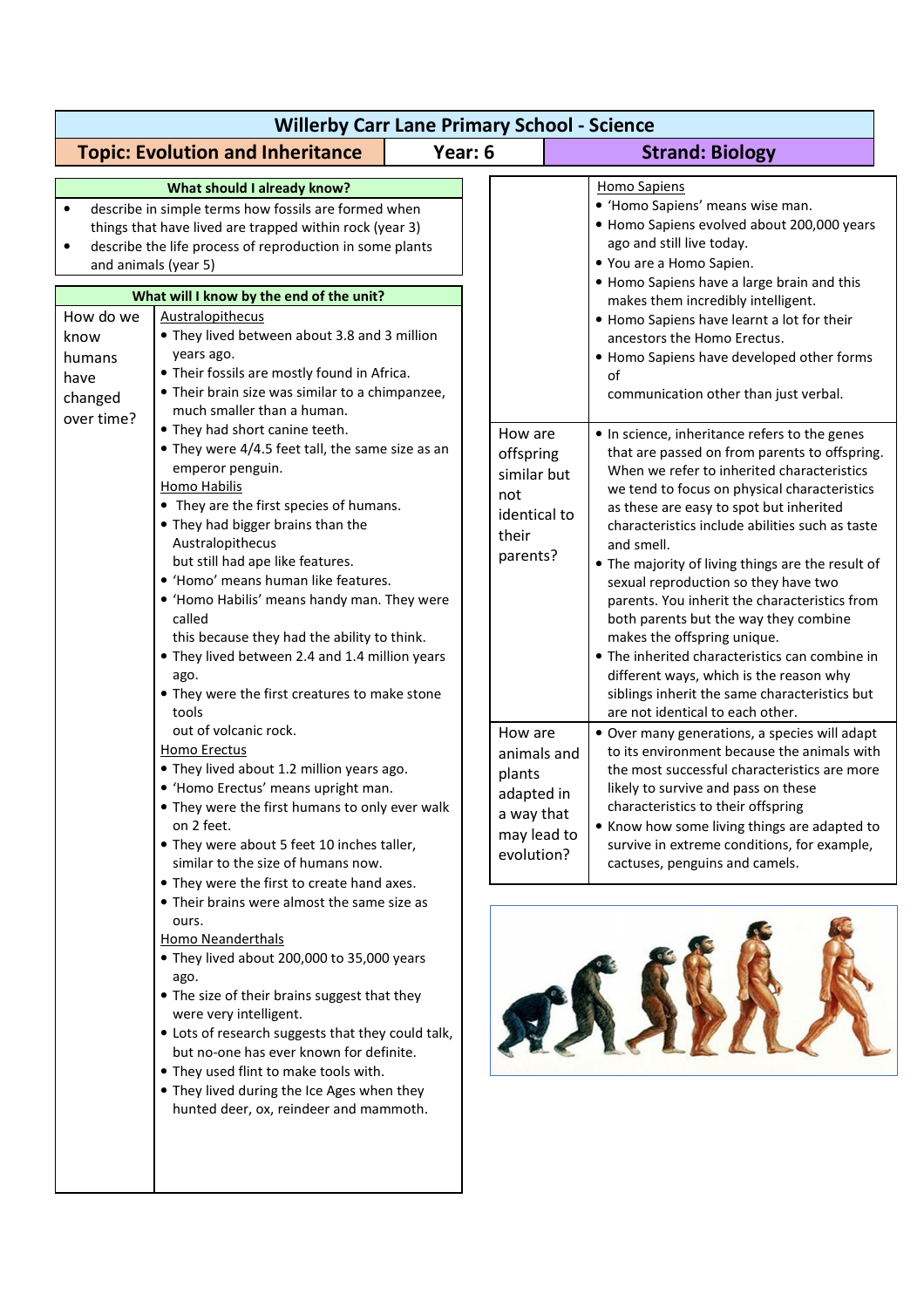| <b>Vocabulary</b>          |                                                                               |  |  |  |  |
|----------------------------|-------------------------------------------------------------------------------|--|--|--|--|
| adaptation                 | the process of change so that an organism                                     |  |  |  |  |
|                            | or species can become better suited to                                        |  |  |  |  |
|                            | their environment                                                             |  |  |  |  |
| Australopithecus           | a fossil bipedal primate with both ape-like                                   |  |  |  |  |
|                            | and human characteristics (c. 4 million to                                    |  |  |  |  |
|                            | 1 million years old) in africa.                                               |  |  |  |  |
| breeding                   | the mating and production of offspring by                                     |  |  |  |  |
|                            | animals                                                                       |  |  |  |  |
| characteristics            | a feature or quality belonging typically to                                   |  |  |  |  |
|                            | a person, place, or thing and serving to                                      |  |  |  |  |
|                            | identify them.                                                                |  |  |  |  |
| <b>Charles Darwin</b>      | Charles Darwin published a book on his                                        |  |  |  |  |
|                            | theory of natural selection in 1859.                                          |  |  |  |  |
| dominant<br>characteristic | being or produced by a form of a gene<br>that prevents or hides the effect of |  |  |  |  |
|                            | another form                                                                  |  |  |  |  |
| evolution                  | the process by which living things can                                        |  |  |  |  |
|                            | gradually change over time.                                                   |  |  |  |  |
|                            |                                                                               |  |  |  |  |
| generations                | a generation is all of the people born and                                    |  |  |  |  |
|                            | living at about the same time, regarded                                       |  |  |  |  |
|                            | collectively.                                                                 |  |  |  |  |
| genes                      | a unit of heredity which is transferred                                       |  |  |  |  |
|                            | from a parent to offspring and is held to                                     |  |  |  |  |
|                            | determine some characteristic of the                                          |  |  |  |  |
|                            | offspring.                                                                    |  |  |  |  |
| heredity                   | the passing on of physical or mental                                          |  |  |  |  |
|                            | characteristics genetically from one                                          |  |  |  |  |
|                            | generation to another.                                                        |  |  |  |  |

| <b>Homo Erectus</b> | meaning 'upright man' -                    |
|---------------------|--------------------------------------------|
|                     | a species of archaic humans that lived     |
|                     | roughly 1.8 million years ago.             |
| <b>Homo Habilis</b> | homo habilis is a species of homo          |
|                     | (humans), which lived between roughly      |
|                     | 2.1 and 1.5 million years ago,             |
| Homo                | an extinct species who lived about 40,000  |
| Neanderthal         | years ago.                                 |
|                     |                                            |
| Homo sapien         | the scientific name for the human species  |
|                     |                                            |
| inherited           | something you receive from your parents,   |
| characteristics     | grandparents, or other family members is   |
|                     | inherited. some things are inherited       |
|                     | genetically, like blue eyes, freckles or a |
|                     | personality trait such as rolling your     |
|                     | tongue.                                    |
| natural selection   | the process whereby organisms better       |
|                     | adapted to their environment tend to       |
|                     | survive and produce more offspring. the    |
|                     | theory of its action was first fully       |
|                     | expounded by Charles Darwin, and it is     |
|                     | now regarded as be the main process that   |
|                     | brings about evolution.                    |
| offspring           | a person's child or children/ an animal's  |
|                     | young.                                     |
| reproduction        | the process by which a living organism     |
|                     | creates a likeness of itself.              |
|                     |                                            |

## **Investigate!**

- Evolution of humans reading fossils.
- Inherited characteristics and variation.
- Darwin's finches adaptation investigation
- What happens when a Labrador is crossed with a poodle?
- How did giraffes get long necks?
- How are some living things are adapted to survive in extreme conditions, for example, cactuses, penguins and camels?

## **Common misconceptions**

Some children may think:

- adaptation occurs during an animal's lifetime: giraffes' necks stretch during their lifetime to reach higher leaves and animals living in cold environments grow thick fur during their life
- offspring most resemble their parents of the same sex, so that sons look like fathers
- all characteristics, including those that are due to actions during the parent's life such as dyed hair or footballing skills, can be inherited
- cavemen and dinosaurs were alive at the same time.